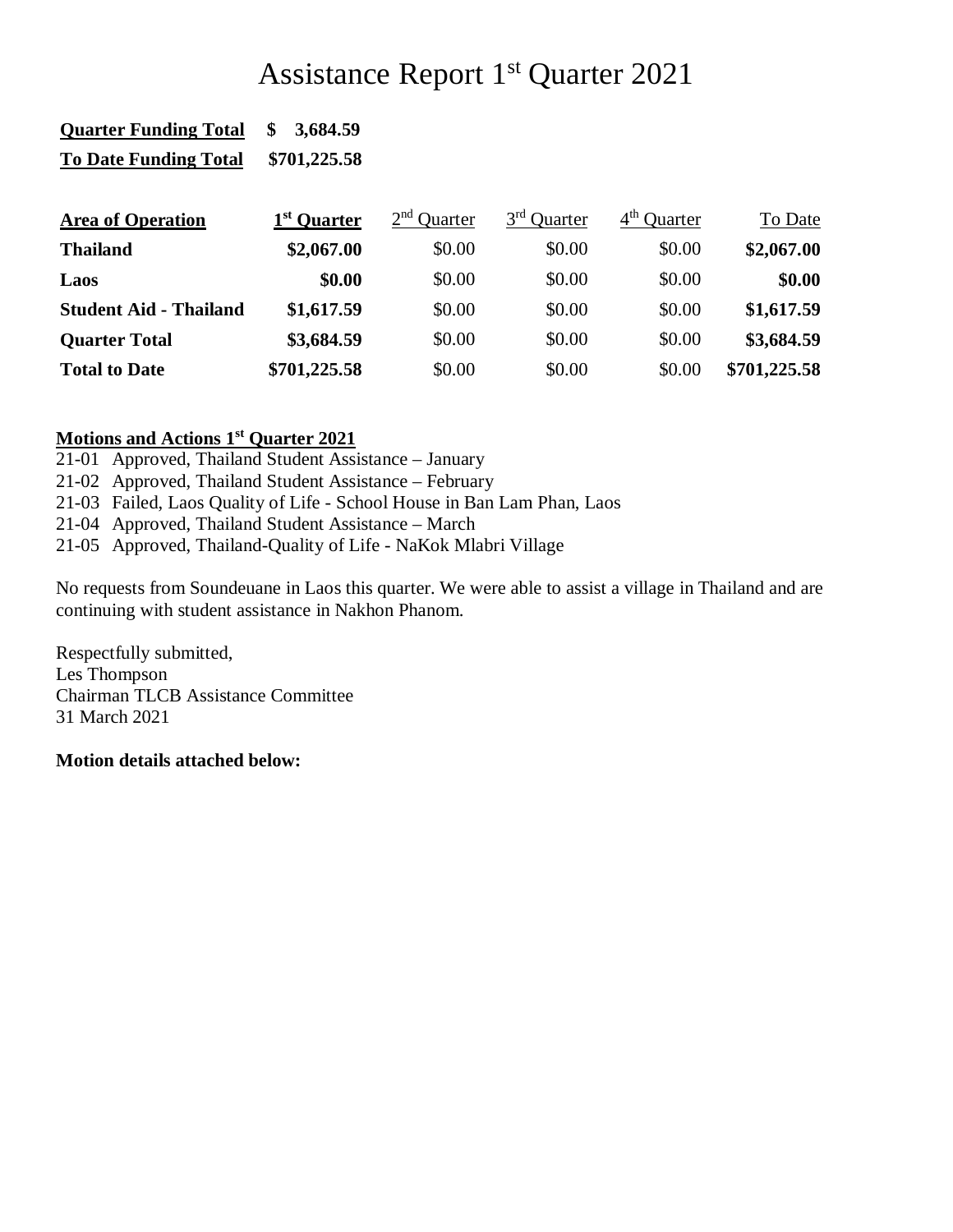Motion 21-01 Student Assistance Program - January Estimated Amount =  $$535.00$ Actual Amount  $= $540.31$ 

For Satawat Sri-in, I make the following motion: Move that 16,000 baht be approved for our continuing student assistance for January 2021.

College/University Students @ 2,000thb/month

- 1) Juthathip Siriwong 4th Year English Teaching
- 2) Nantawee Chanapoch 4th Year NPU
- 3) Darart Promarrak 3rd Year MCU
- 4) Thamonwan Thungnathad 3rd Year NPU
- 5) Nittaya Manasen 3rd Year NPU
- 6) Matchima Khanda 2nd Year Sakon Nakhon Rajabhat U (Mathmatics Teaching)
- 7) Achiraya Thiauthit 1st Year NPU
- 8) Sawini Manaonok 1st Year UBU

Total: 16,000thb

Exchange Rate on 2 January 2021 is 30.0 THB per 1 USD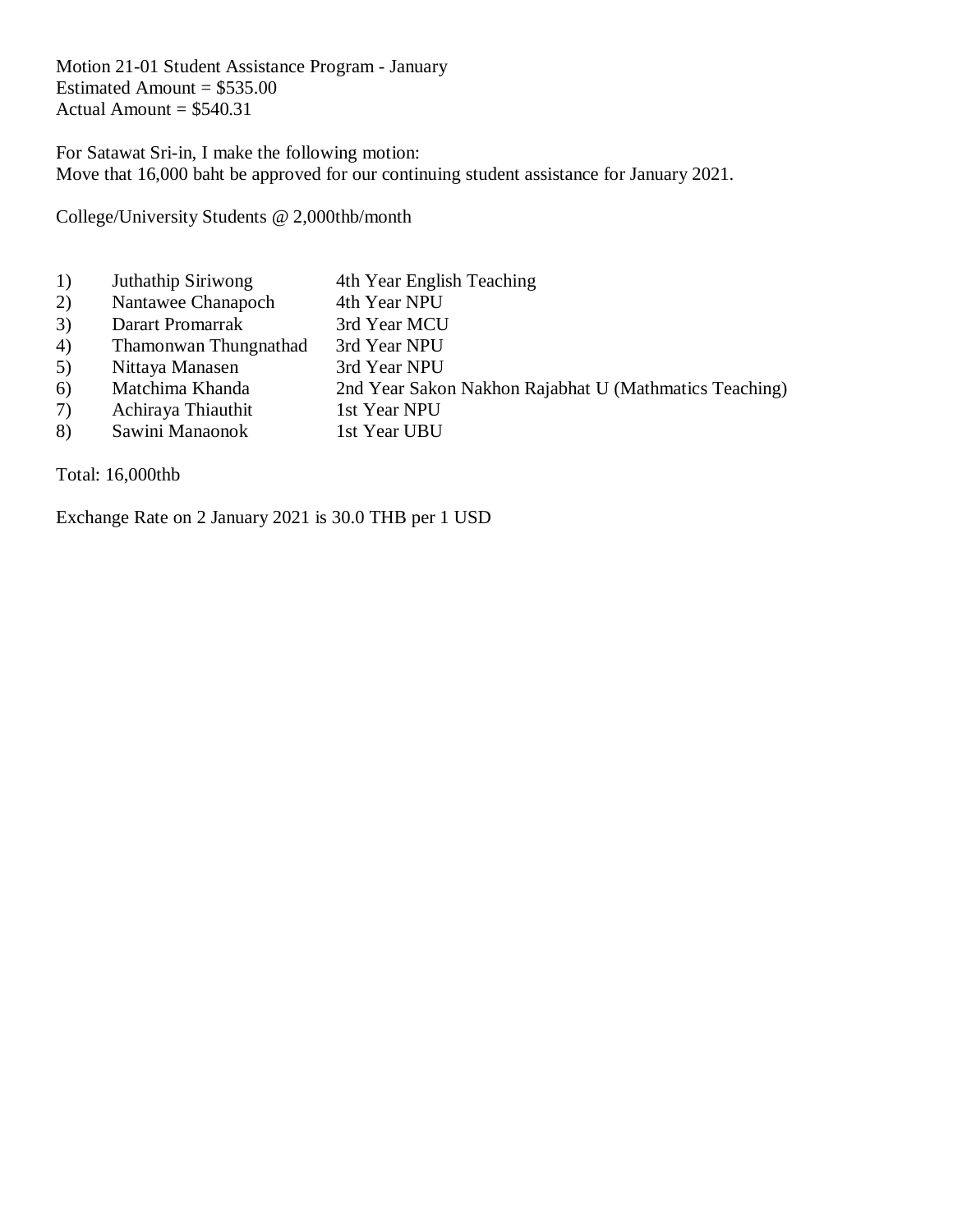Motion 21-02 Student Assistance Program - February Estimated Amount  $= $540.00$ Actual Amount  $= $543.38$ 

For Satawat Sri-in, I make the following motion: Move that 16,000 baht be approved for our continuing student assistance for February 2021.

College/University Students @ 2,000thb/month

- 1) Juthathip Siriwong 4th Year English Teaching
- 2) Nantawee Chanapoch 4th Year NPU
- 3) Darart Promarrak 3rd Year MCU
- 4) Thamonwan Thungnathad 3rd Year NPU
- 5) Nittaya Manasen 3rd Year NPU
- 6) Matchima Khanda 2nd Year Sakon Nakhon Rajabhat U (Mathmatics Teaching)
- 7) Achiraya Thiauthit 1st Year NPU
- 8) Sawini Manaonok 1st Year UBU

Total: 16,000thb

Exchange Rate on 26 January 2021 is 29.9 THB per 1 USD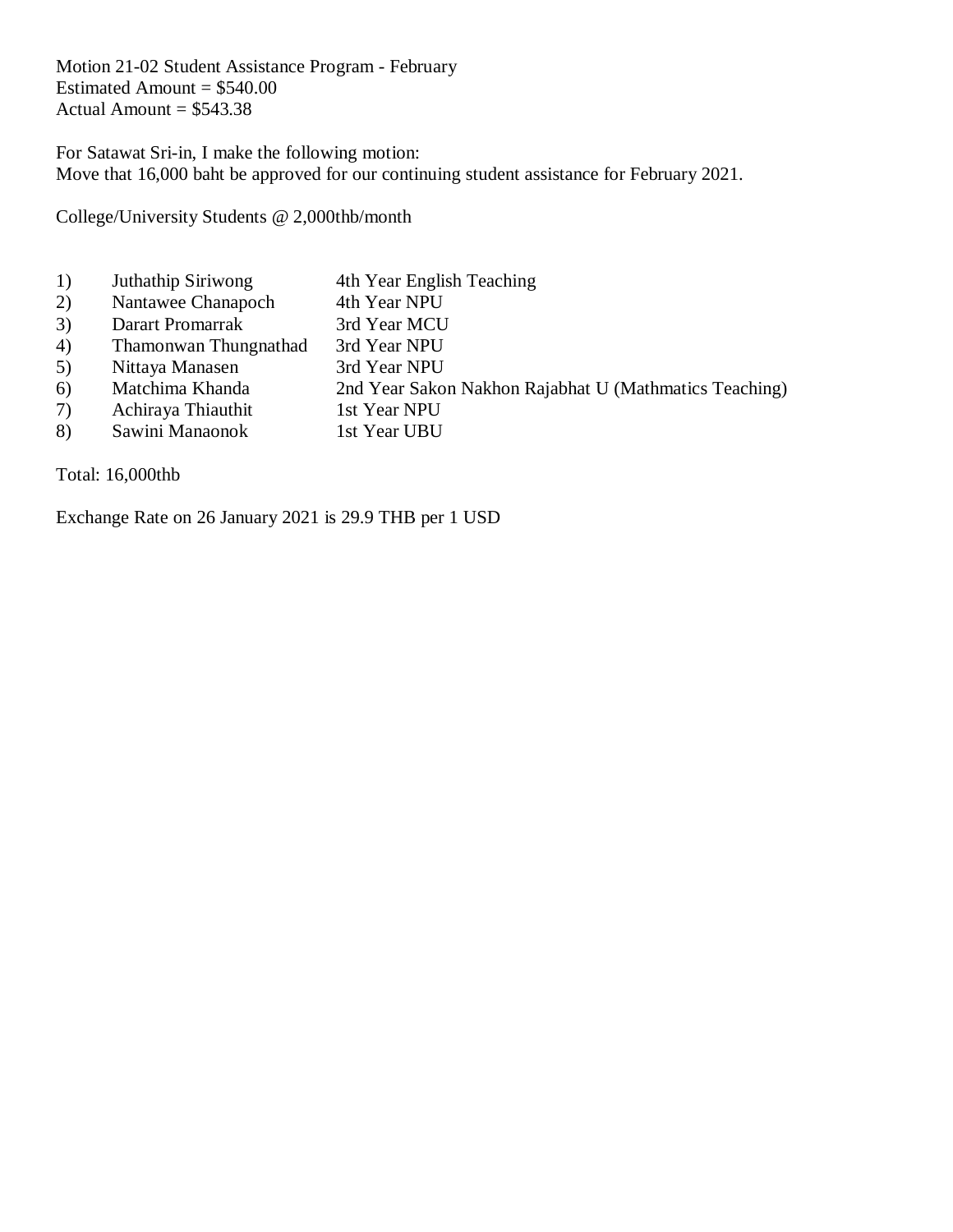Motion 21-03 Laos Quality of Life - School House in Ban Lam Phan, Laos Failed to pass.

This proposal was sent to Jerry Karnes by TLCB Member Dennis Egge, Dennis is also a China Post 1 member and has asked them for assistance as well.

It is a GoFundMe campaign and we have never done anything like this before. It looks to be a needed project, but we would not be involved in our normal manner.

My initial suggestion to Dennis was that the TLCB might be open to do a matching donation with CP1, up to a set amount agreed to by both groups.

I am attaching a copy of my correspondence with Dennis, which I copied to CP1 Commander Scott Raible and to TLCB President Gary Beatty.

As of 21 September 2020, Assistance had total funds of \$65,813.00, see attached Treasurer's report.

Once the motion is seconded, I will provide more information for you to read and discuss.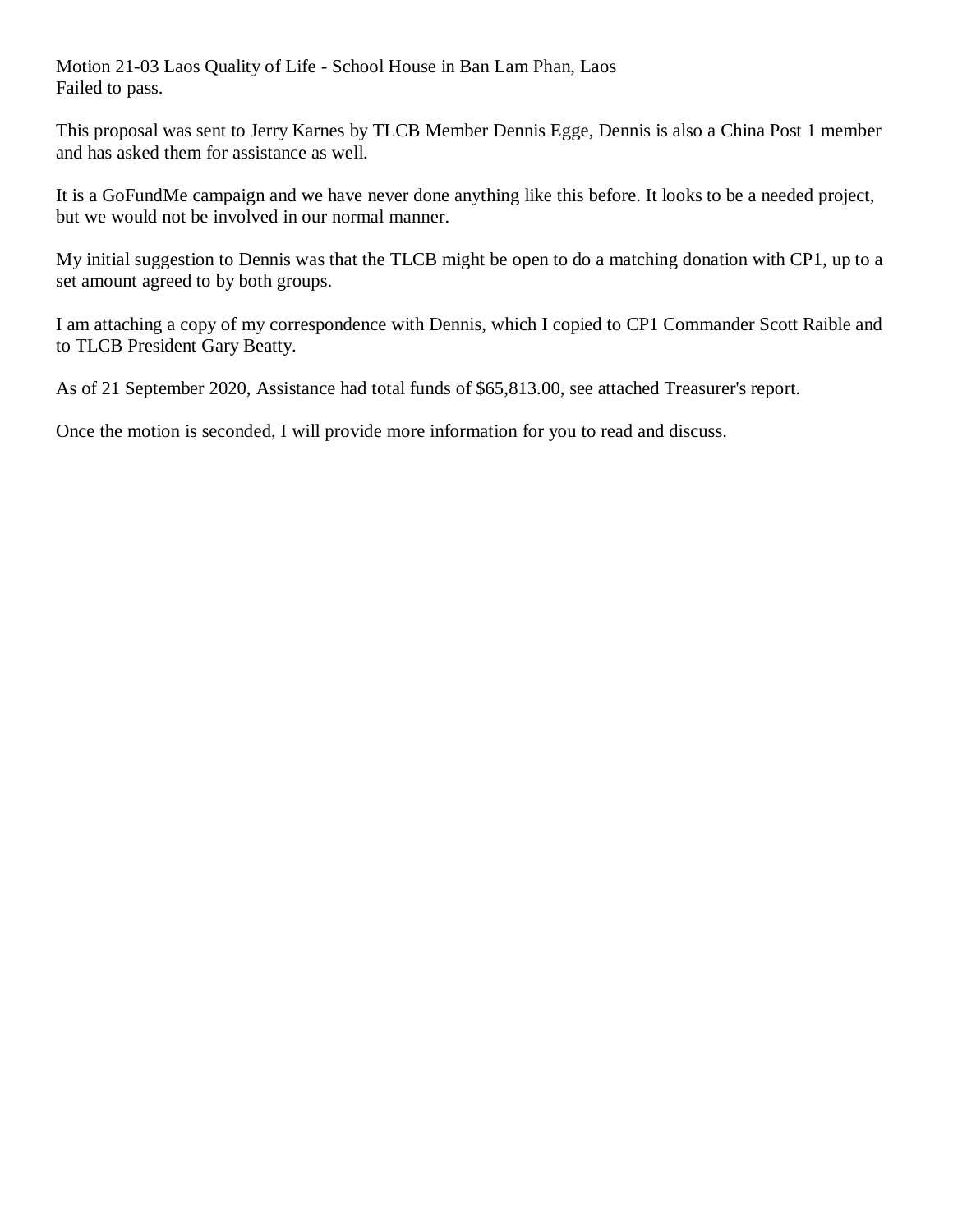Motion 21-04 Student Assistance Program - March Estimated Amount =  $$535.00$ Actual Amount  $= $533.90$ 

For Satawat Sri-in, I make the following motion: Move that 16,000 baht be approved for our continuing student assistance for March 2021.

College/University Students @ 2,000thb/month

- 1) Juthathip Siriwong 4th Year English Teaching
- 2) Nantawee Chanapoch 4th Year NPU
- 3) Darart Promarrak 3rd Year MCU
- 4) Thamonwan Thungnathad 3rd Year NPU
- 5) Nittaya Manasen 3rd Year NPU
- 6) Matchima Khanda 2nd Year Sakon Nakhon Rajabhat U (Mathmatics Teaching)
- 7) Achiraya Thiauthit 1st Year NPU
- 8) Sawini Manaonok 1st Year UBU

Total: 16,000thb

Exchange Rate on 23 February 2021 is 30.0 THB per 1 USD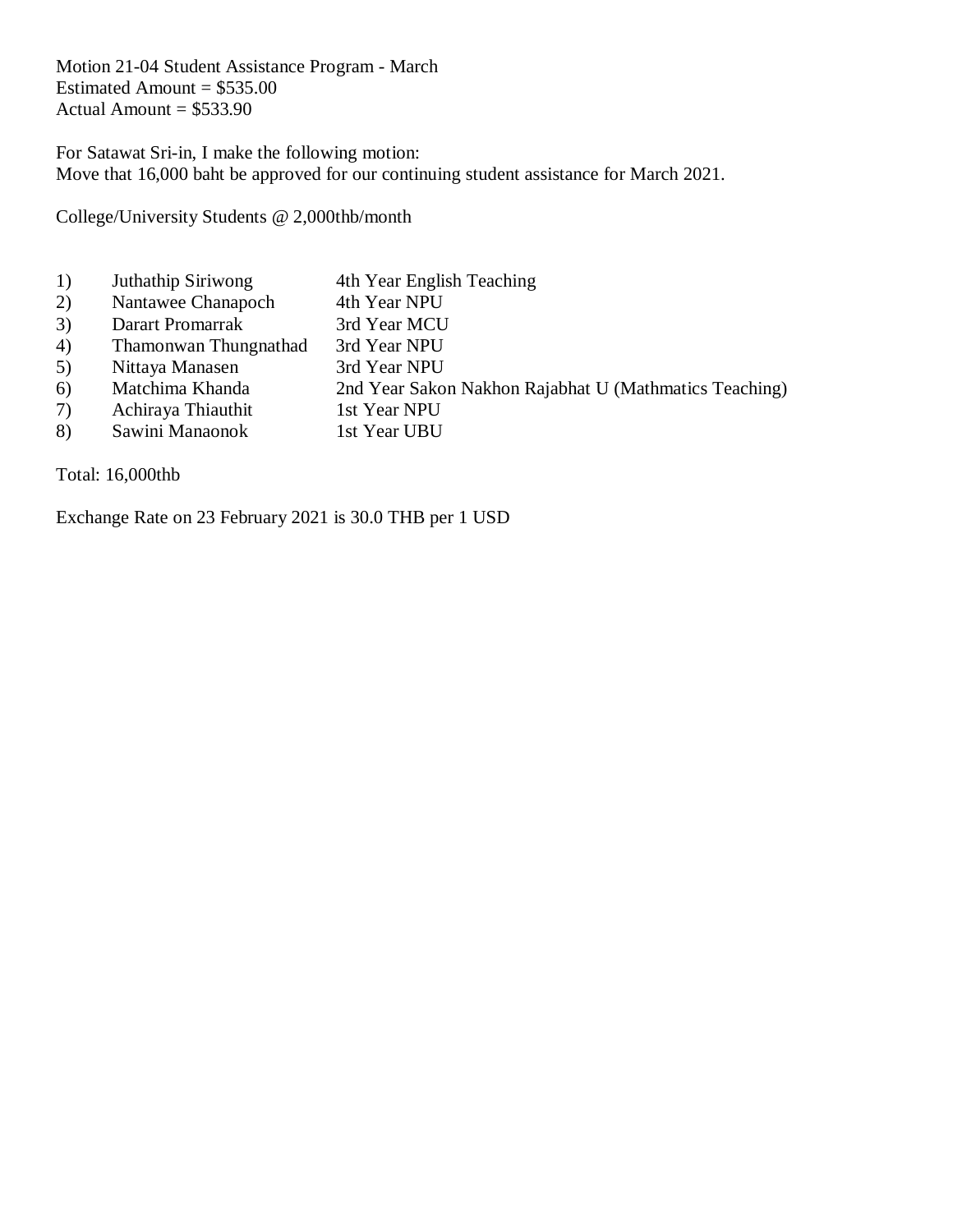Motion 21-05, Thailand Quality of Life Program NaKok Mlabri Village, PuFa Subdistrict, BoKlua District, Nan Province, Thailand Estimated Amount - \$2,067 Actual Amount - \$2,067

PROPOSED: That the TLCB grant \$2,067 to buy materials for the Mlabri village in PuFa, BoKlua, Nan Thailand so that they can complete their honey store and processing center, expand their beekeeping enterprise, and buy a concrete mixer to help concrete floors and paths in their new village, and concrete steep parts of the road into their village to make an all-weather road for 2-wheel drive vehicles.

## REQUEST:

The Mlabri are requesting financial assistance for three priority projects to increase their income and become more efficient:

- 1. Complete a store for honey storage and processing: The building was almost completed before last March but the business of the donor who had helped fund it, was hit hard by Covid-19, and couldn't fulfill his pledge. See photos of store below.
- 2. Expand beekeeping: Besides harvesting wild honey from the forest, they now they have 10 hives near their current village, but wish to build 50 more on their new land. See photo of current beehive below.
- 3. Buy a concrete mixer: Presently they are mixing concrete by hand in a large tub. Besides laying concrete for their houses and around their new village, they need to lay more concrete on their dirt road into the village: to stop erosion, to put in drains to channel the rainwater, and allow 2-wheel drive vehicles access their land during the rainy season (presently they own two donated 2-wheel drive pickups and a dozen or so motorcycles). The village will probably take at least 5 years to complete as it depends on how much they can save to buy materials for their houses. It costs about 100 baht/day to rent such a mixer so it will be a long-term investment, be put to good use for many years, and could become a source of income for the village as well as saving them money and time.

| N <sub>0</sub>             | <b>Materials</b>                                                   | Qty | Per pce | Total  |  |
|----------------------------|--------------------------------------------------------------------|-----|---------|--------|--|
|                            |                                                                    |     |         |        |  |
| 1. To complete honey store |                                                                    |     |         |        |  |
|                            | Large sink for washing bottles: 100x50x85cm:                       |     | 6,990   | 6,990  |  |
| 2                          | Teak wood tables for bottles of honey 100x150cm                    |     | 990     | 1,980  |  |
| $\overline{3}$             | Thin Plywood for walls: 120x240cm, 2mm thick to prevent vermin     | 5   | 250     | 1,250  |  |
| $\overline{4}$             | Thick Plywood for shelves: 122x244cm, 20mm thick                   | 4   | 1,590   | 6,360  |  |
| $5\overline{)}$            | Hard Wood planks, 3"x 6m x 2" wide for shelves, additional tables. | 6   | 1,080   | 6,480  |  |
| 6                          | Steaming unit to sterilize bottles & containers                    |     | 1,250   | 1,250  |  |
| $\overline{7}$             | Electrical cable, size 1.5 mm, 70m x 1 roll                        |     | 890     | 890    |  |
| Sub-total THB:             |                                                                    |     |         | 25,200 |  |

Bill of Materials Requested (Estimate in THB)

### **2.** To build 50 new hives

| "Jora" wood for roof/sides: 6m x ?: | 20             | 161  | 3,220  |
|-------------------------------------|----------------|------|--------|
| Cement 50 kg bags                   | 1 $\cap$<br>ιv | 180  | ,800   |
| Fine sand.<br>$1 \text{ m}^3$       |                | ,200 | 200, ا |